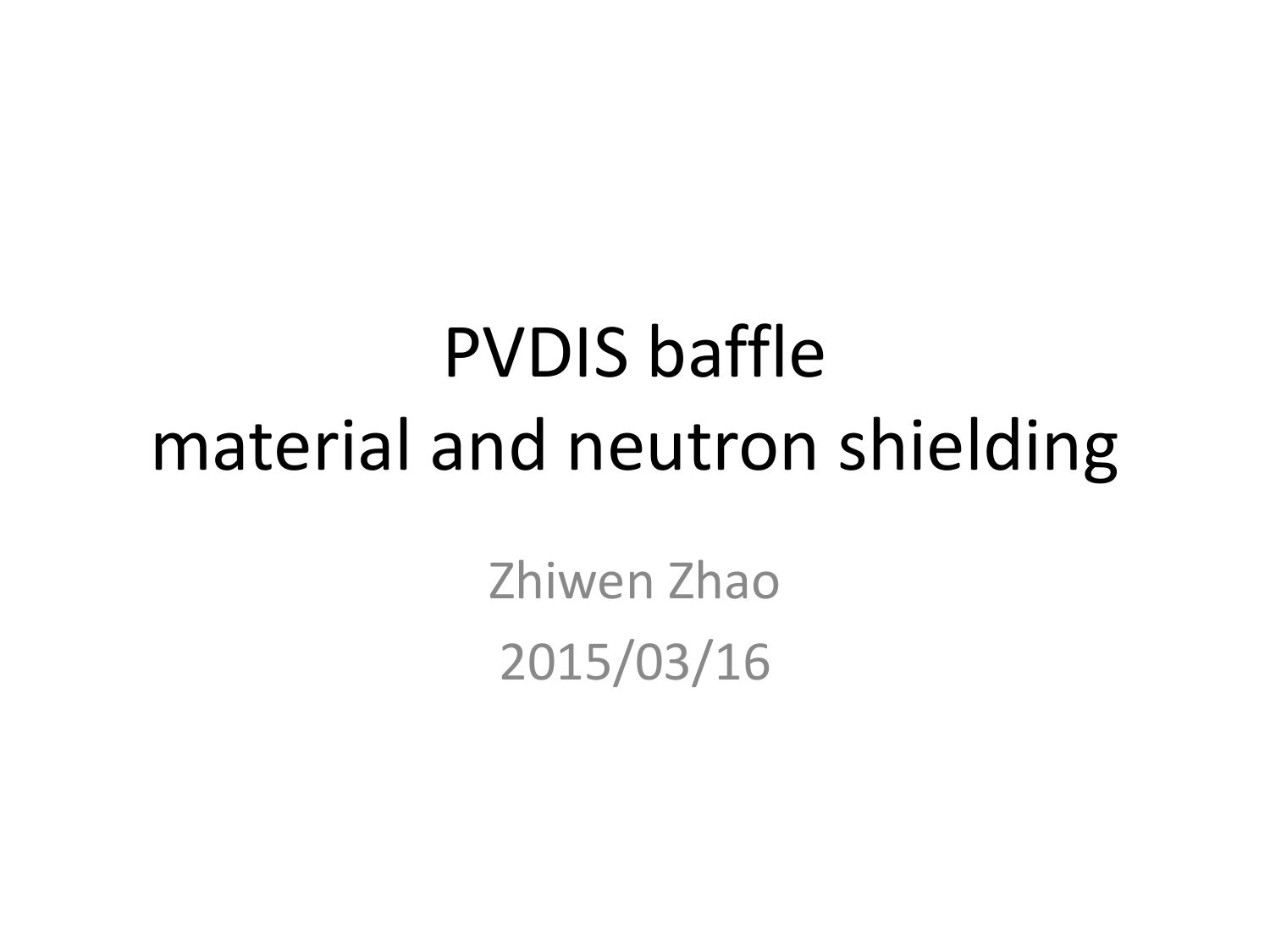## Introduction

- pCDR used baffle "babarmore1\_block"
	- Baffle made of lead, all other materials are kryptonite
	- with no neutron shielding
	- by GEMC 1.7 and Geamt4.9.5.p01 with low energy neutron physics list "QGSP\_BERT\_HP"
	- EC trigger curve matches the same background
- Keep the baffle geometry and physics list same, keep photon block as lead, but add all real materials while changing simulation version, add neutron shielding, change baffle material to various kind, so DIS electron rate doesn't change, only background rate changes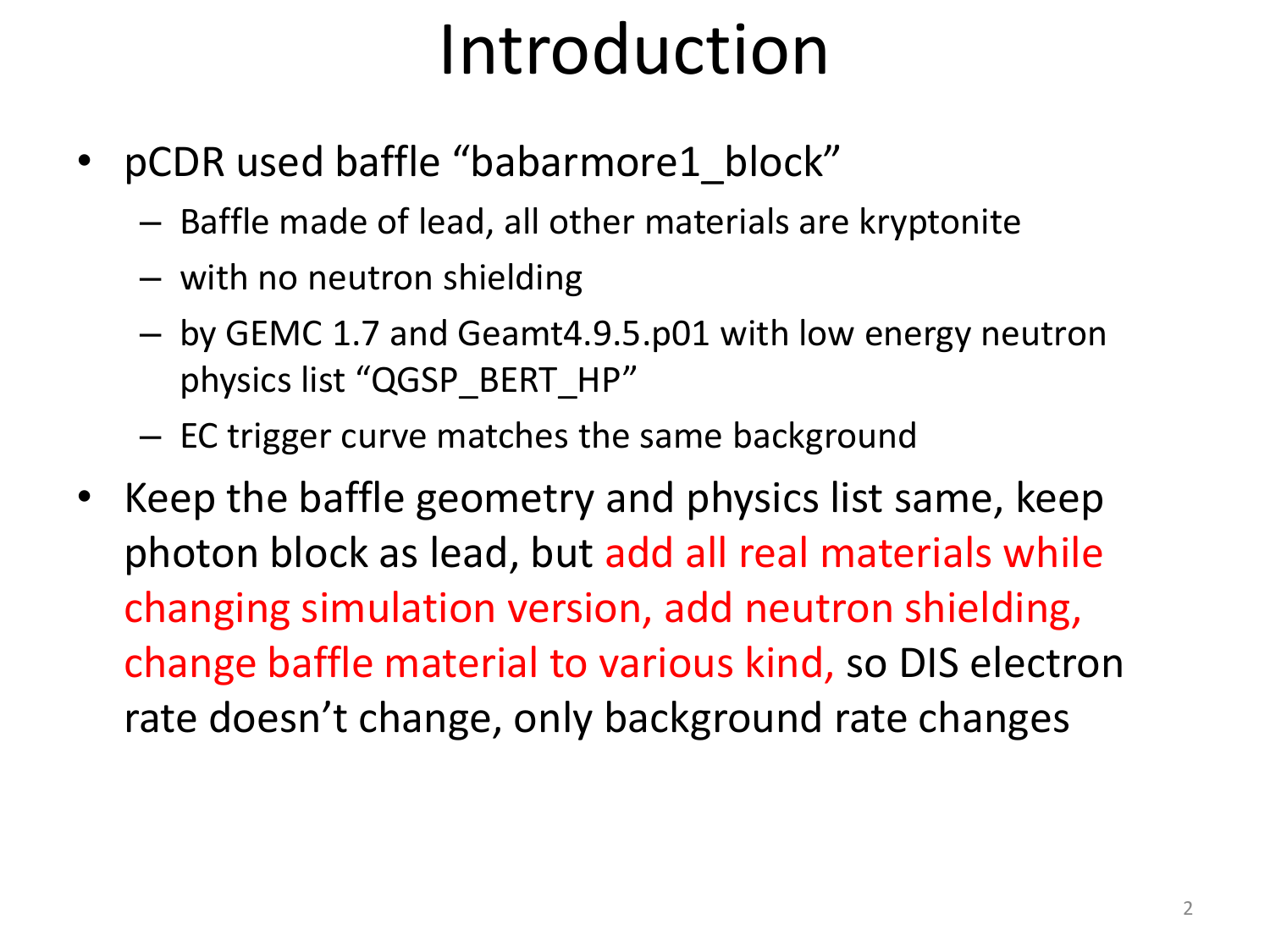### Neutron shielding by Borated Polyethylene (density 1.19g/cm3, G4\_POLYETHYLENE 0.7 G4\_B 0.3)

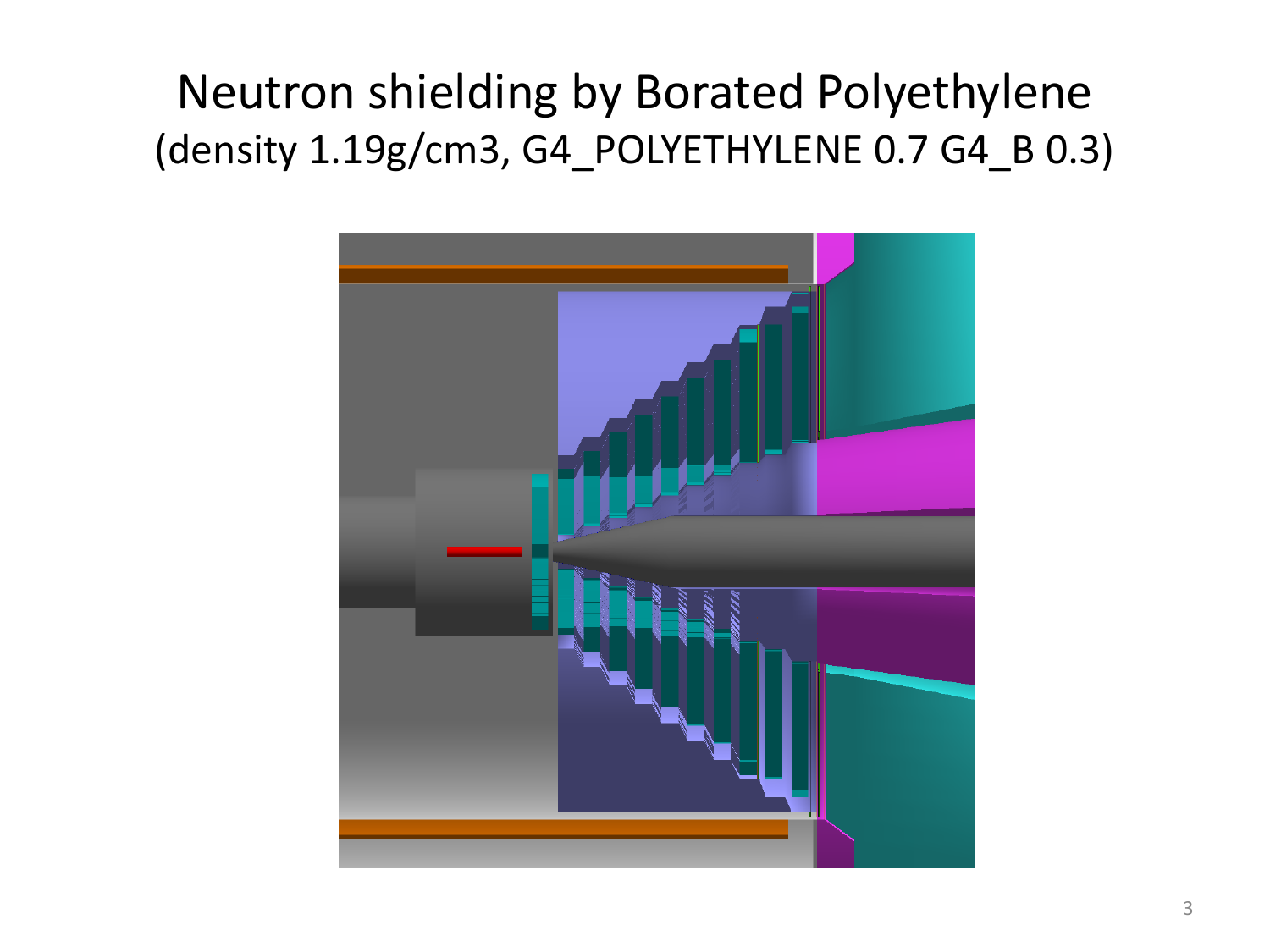## Material Property

|                                              | <b>Aluminu</b><br>m | <b>Iron</b>                  | <b>Copper</b> | lead                        | <b>Tungsten</b><br><b>Powder</b><br>(60% density of<br><b>Tungsten)</b> | <b>Tungsten</b>    |
|----------------------------------------------|---------------------|------------------------------|---------------|-----------------------------|-------------------------------------------------------------------------|--------------------|
| Radiation<br>length (cm)                     | 8.897               | 1.757                        | 1.436         | 0.5612                      | 0.583                                                                   | 0.3504             |
| <b>Nuclear</b><br>interaction<br>length (cm) | 39.70               | 16.77                        | 15.32         | 17.59                       | 16.58                                                                   | 9.946              |
| structure                                    | easy                | Easy<br>(Stainless<br>steel) | Easy (Alloy)  | Too soft,<br>need<br>holder | Easy to<br>mold and<br>glue                                             | Hard to<br>machine |
| Cost                                         | Cheap               | Cheap                        | Cheap         | Cheap                       | Expensive?                                                              | expensive          |
| activation                                   | Less                | More?                        | Less?         | <b>More</b>                 | <b>More</b>                                                             | more               |

- Current baffle weights 15t if made of lead and it needs precision within 0.5cm (?)
- Conductor like Copper won't affect solenoid magnetic field as far as ramping current slowly and the baffle is not made of one piece. (briefly discussed with Paul Brindza)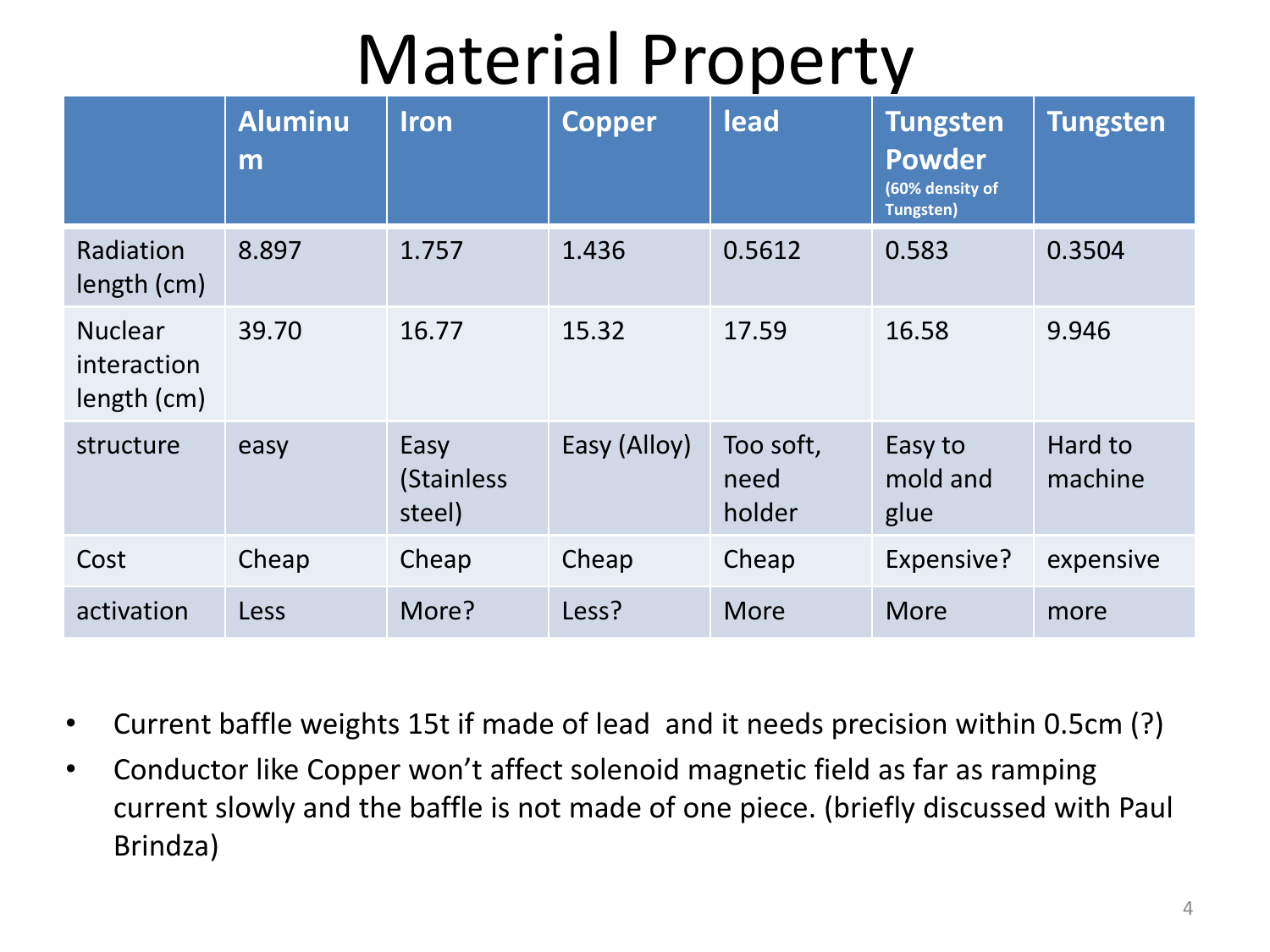#### Result Comparison

| <b>Rate</b><br>(kHz)            | <b>GEMC</b><br>1.7 with<br>geant4.9<br>.5.p01 | <b>GEMC</b><br>2.1 with<br>geant4.9<br>.5.p01 |                              | GEMC 2.1 with geant4.9.6.p02 |                   |                                      |                                    |                         |                         |                                             |  |
|---------------------------------|-----------------------------------------------|-----------------------------------------------|------------------------------|------------------------------|-------------------|--------------------------------------|------------------------------------|-------------------------|-------------------------|---------------------------------------------|--|
|                                 | Lead,<br><b>No</b><br>shield                  | Lead,<br><b>No</b><br>shield                  | Lead,<br><b>No</b><br>shield | Lead,<br>shield              | Copper,<br>shield | <b>Stainless</b><br>Steel,<br>shield | Tungste<br>n.<br>Powder,<br>shield | Tungste<br>n,<br>shield | Aluminu<br>m,<br>shield | <b>No</b><br>baffle,<br><b>No</b><br>shield |  |
| <b>EC</b><br>trigger<br>(total) | 5.61e3                                        | 6.13e3                                        | 5.26e3                       | 5.45e3                       | 4.78e3            | 5.68e3                               | 5.25e3                             | 4.59e3                  | 14.44e3                 | 101.7e3                                     |  |
| EC<br>trigger<br>$(p_i-)$       | 4.83e3                                        | 5.03e3                                        | 4.37e3                       | 4.37e3                       | 3.57e3            | 4.47e3                               | 4.21e3                             | 4e <sub>3</sub>         | 7.33e3                  | 2.95e4                                      |  |
| <b>EC</b><br>trigger<br>$(pi+)$ | 0.28e3                                        | 0.287e3                                       | 0.249e3                      | 0.261e3                      | 0.244e3           | 0.332e3                              | 0.283e3                            | 0.07e3                  | 2.94e3                  | 2.87e4                                      |  |
| <b>EC</b><br>neutron            |                                               | 2.83e8                                        | 1.94e8                       | 0.47e8                       | 0.335e8           | 0.316e8                              | 0.4e8                              | 0.29e8                  | 0.479e8                 | 1.265e8                                     |  |

- Rate by simulation has stat error at least 10% level, particularly when rate is small
- Only look at result for P>1GeV, which is 2/3 total trigger rate in pCDR
- Neutron rate estimation is from beam on target and only count neutron entering EC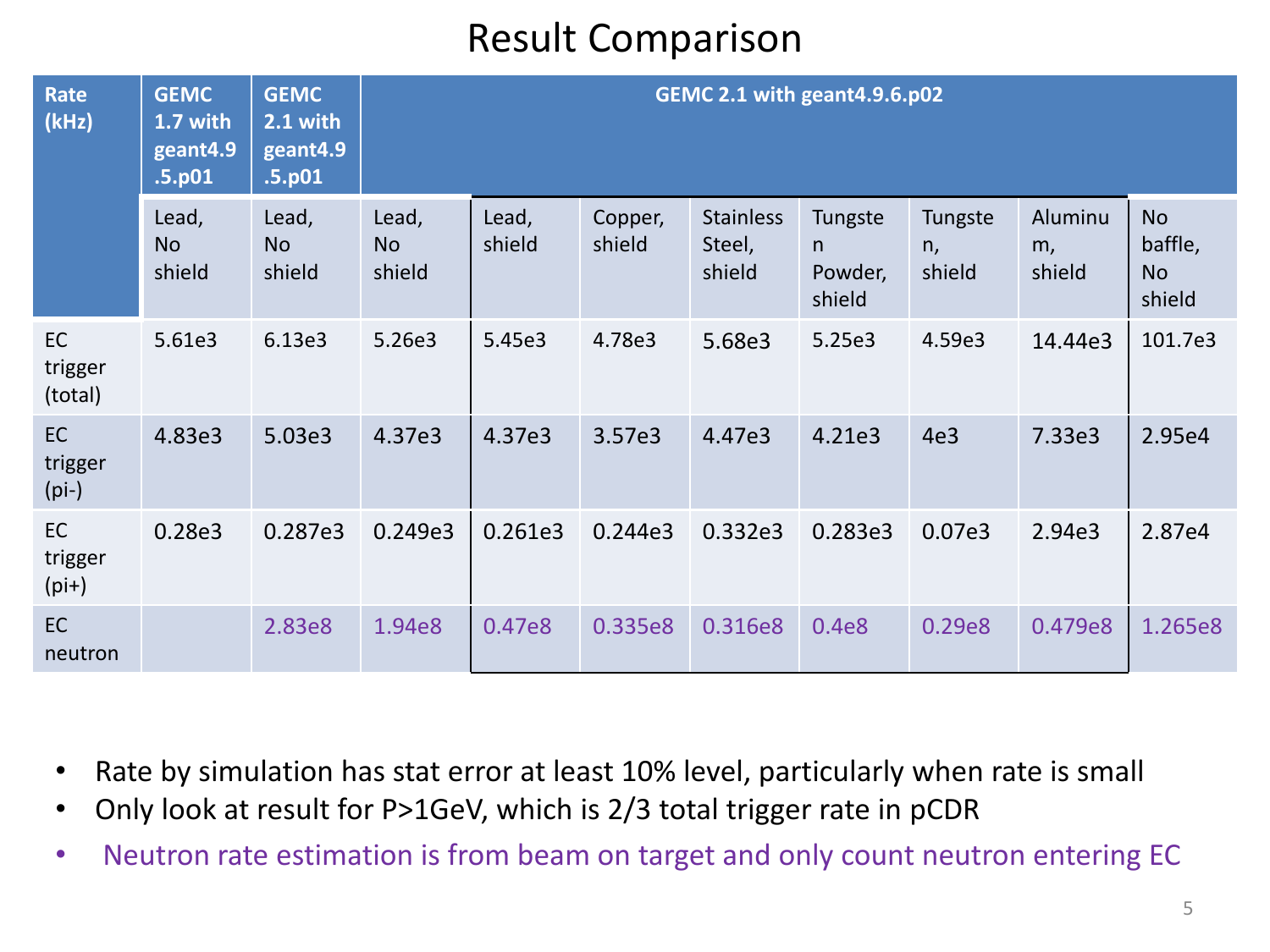# Summary

- Copper might be a good choice for baffle
	- EC trigger rate is similar to lead
	- Easier to construct with precision
	- cheap
	- Less activation
- I will add effect on Gem later
- The effect on Cherenkov needs study
- Neutron rate are reduced by factor a few after shielding, but it needs more damage study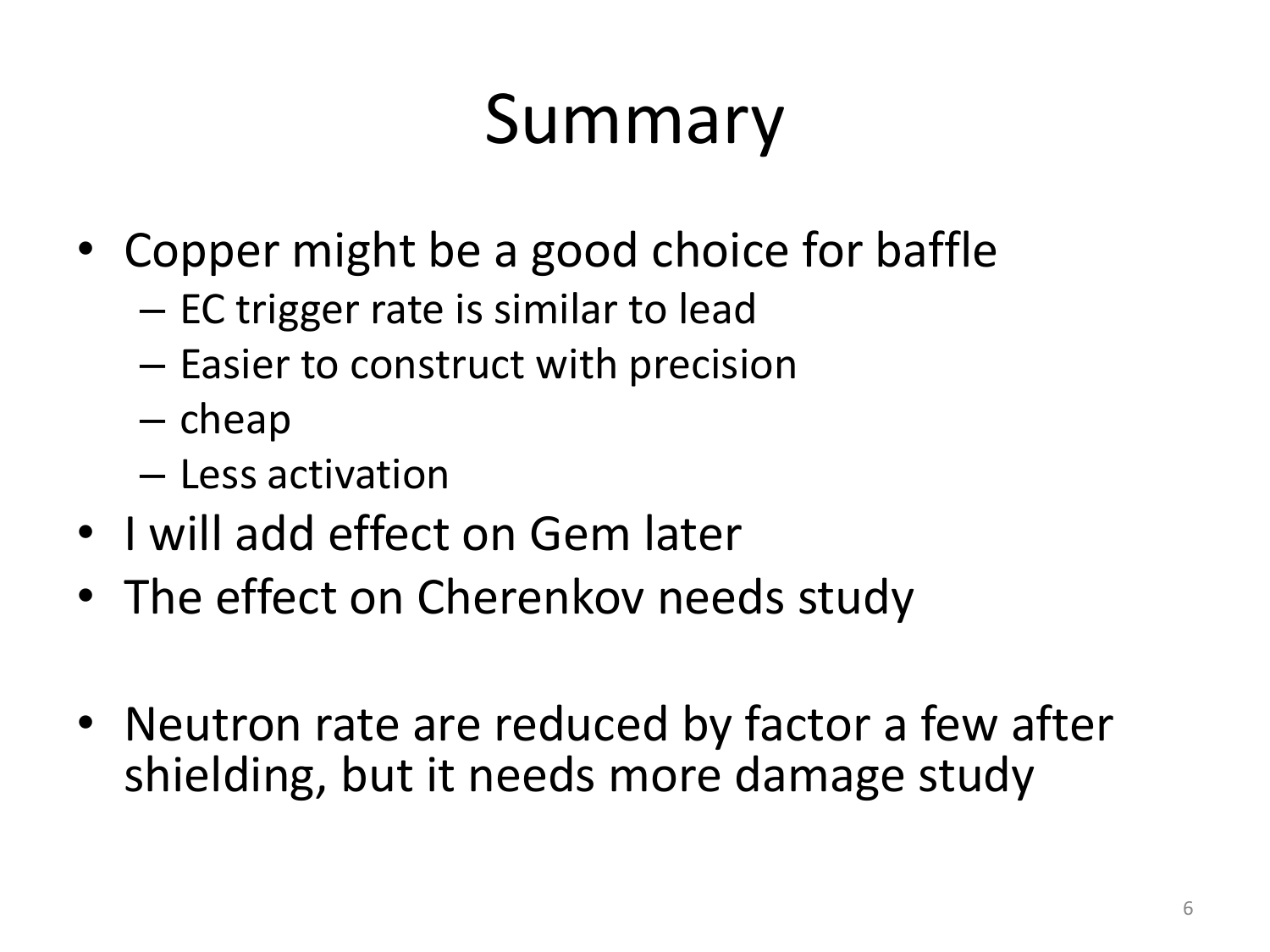| Rate            |              |           | GEMC 1.7 with geant4.9.5.p01, lead (pCDR) |              |                | GEMC 2.1 with geant4.9.5.p01, lead |              |              | GEMC 2.1 with geant4.9.6.p02, lead |              |  |
|-----------------|--------------|-----------|-------------------------------------------|--------------|----------------|------------------------------------|--------------|--------------|------------------------------------|--------------|--|
| (kHz)           |              | full      | High                                      | Low          | full           | High                               | Low          | full         | High                               | Low          |  |
| ${\bf e}$       | kry          | 413       | 149                                       | 265          | 404            | 150                                | 254          | 404          | 150                                | 254          |  |
| $\pi$ -         | kry          |           |                                           |              |                |                                    |              |              |                                    |              |  |
|                 | real         | 5.08e5    | 2.72e5                                    | 2.36e5       | 6.35e5         | 3.3e5                              | 3.05e5       | 5.85e5       | 3e5                                | 2.85e5       |  |
| $\pi^*$         | kry          |           |                                           |              |                |                                    |              |              |                                    |              |  |
|                 | real         | 2.13e5    | 0.98e5                                    | 1.15e5       | 2.31e5         | 1.5e5                              | 1.81e5       | 3.22e5       | 1.45e5                             | 1.77e5       |  |
| $e(\pi^0)$      | kry          |           |                                           |              |                |                                    |              |              |                                    |              |  |
|                 | real         |           |                                           |              | 17.94e5        | 11.2e5                             | 6.74e5       | 17.9e5       | 11e5                               | 6.9e5        |  |
| $\gamma(\pi^0)$ | kry          | 5.06e3    | 5.06e3                                    | $\mathbf{0}$ |                |                                    |              |              |                                    |              |  |
|                 | real         | 8.44e7    | 4.16e7                                    | 4.28e7       | 8.77e7         | 4.34e7                             | 4.43e7       | 8.67e7       | 4.25e7                             | 4.42e7       |  |
| p               | kry          |           |                                           |              |                |                                    |              |              |                                    |              |  |
|                 | real         | 5.50e4    | 2.38e4                                    | 3.12e4       | 12.17e4        | 5.81e4                             | 6.36e4       | 10.75e4      | 4.91e4                             | 5.84e4       |  |
| neutron         | real         |           |                                           |              | 2.83e8         | 1.37e8                             | 1.46e8       | 1.94e8       | 0.94e8                             | <b>1e8</b>   |  |
| e (W>2)         | kry          | 311       | 80                                        | 231          | 317            | 89                                 | 228          | 317          | 89                                 | 228          |  |
|                 | kry          |           |                                           |              |                |                                    |              |              |                                    |              |  |
| $\pi$ -         | real         | 4.83e3    | 3.43e3                                    | 1.40e3       | 5.03e3         | 3.45e3                             | 1.58e3       | 4.37e3       | 3.1e3                              | 1.27e3       |  |
| $\pi^*$         | kry          |           |                                           |              |                |                                    |              |              |                                    |              |  |
|                 | real         | 0.28e3    | 0.11e3                                    | 0.17e3       | 0.287e3        | 0.195e3                            | 0.092e3      | 0.249e3      | 0.154e3                            | 0.085e3      |  |
| $e(\pi^0)$      | kry          |           |                                           |              |                |                                    |              |              |                                    |              |  |
|                 | real         |           |                                           |              | $\overline{a}$ | 3                                  | $\mathbf{1}$ | $\mathbf{3}$ | $\overline{2}$                     | $\mathbf{1}$ |  |
| $\gamma(\pi^0)$ | kry          |           |                                           |              |                |                                    |              |              |                                    |              |  |
|                 | real         | $\pmb{4}$ | 4                                         | 0            | $\overline{2}$ | $\overline{2}$                     | 0            | $\pmb{0}$    | $\pmb{0}$                          | $\mathbf 0$  |  |
| p               | kry          |           |                                           |              |                |                                    |              |              |                                    |              |  |
|                 | real         | 0.18e3    | 0.10e3                                    | 0.08e3       | 0.484e3        | 0.254e3                            | 0.23e3       | 0.335e3      | 0.181e3                            | 0.154e3      |  |
|                 | Total (real) | 5.61e3    | 3.72e3                                    | 1.88e3       | 6.13e3         | 4e <sub>3</sub>                    | 2.13e3       | 5.26e3       | 3.52e3                             | 1.74e3       |  |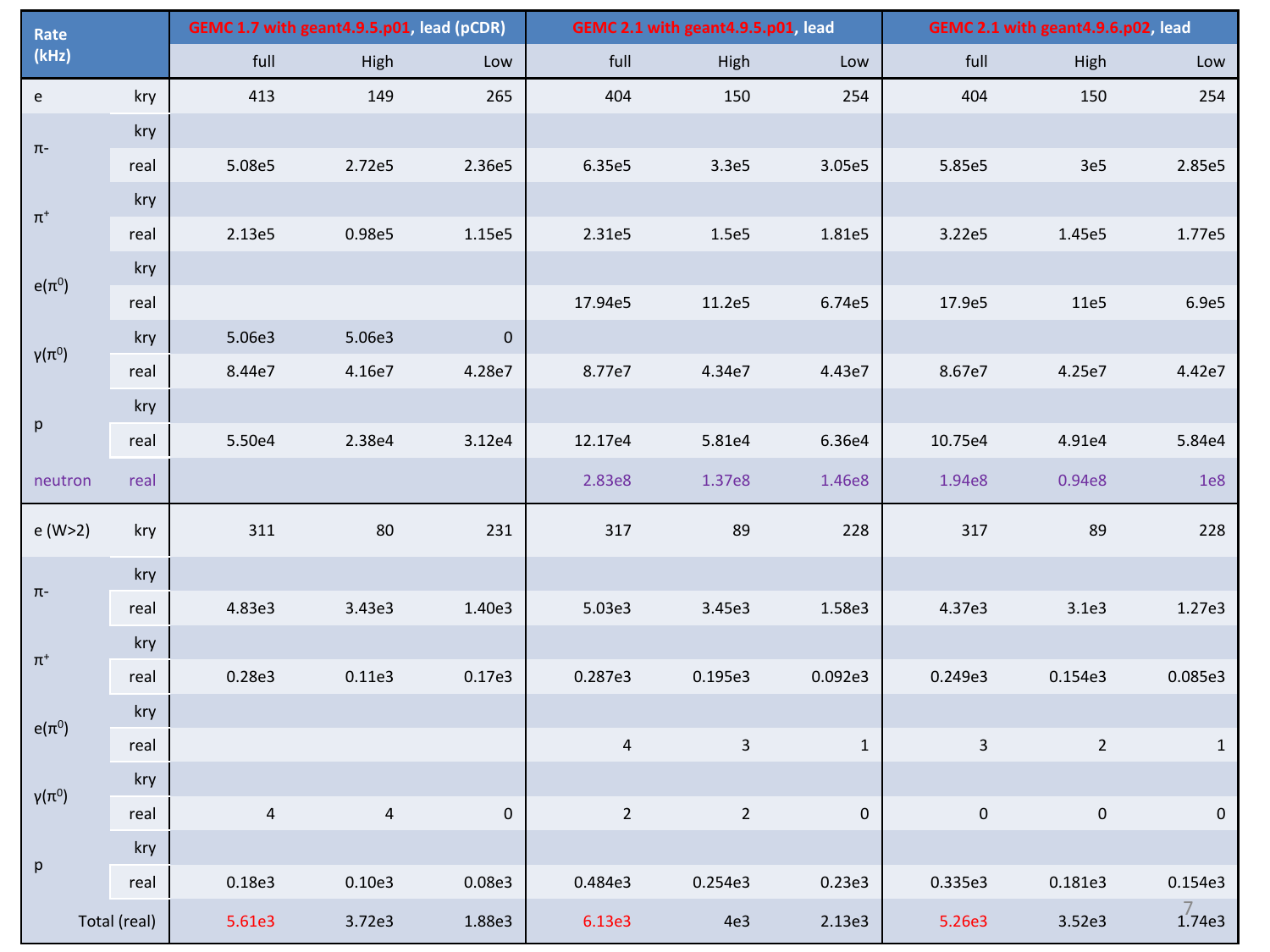| Rate                         |      |                | GEMC 2.1 with geant4.9.6.p02, lead, shield |              |              | GEMC 2.1 with geant4.9.6.p02, copper, shield |             |                  | GEMC 2.1 with geant4.9.6.p02, Tungsten, shield |                 |
|------------------------------|------|----------------|--------------------------------------------|--------------|--------------|----------------------------------------------|-------------|------------------|------------------------------------------------|-----------------|
| (kHz)                        |      | full           | High                                       | Low          | full         | High                                         | Low         | full             | High                                           | Low             |
| $\mathsf{e}\,$               | kry  | 390            | 141                                        | 249          | 390          | 141                                          | 249         | 390              | 141                                            | 249             |
|                              | kry  |                |                                            |              |              |                                              |             |                  |                                                |                 |
| $\pi$ -                      | real | 4.12e5         | 2.18e5                                     | 1.94e5       | 2.92e5       | 1.57e5                                       | 1.35e5      | 2.32e5           | 1.32e5                                         | 1e <sub>5</sub> |
| $\pi^{\scriptscriptstyle +}$ | kry  |                |                                            |              |              |                                              |             |                  |                                                |                 |
|                              | real | 1.768e5        | 0.794e5                                    | 0.974e5      | 1.475e5      | 0.7e5                                        | 0.775e5     | 0.72e5           | 0.348e5                                        | 0.37e5          |
| $e(\pi^0)$                   | kry  |                |                                            |              |              |                                              |             |                  |                                                |                 |
|                              | real | 17.7           | 11e5                                       | 6.7e5        | 22.5e5       | 13.5e5                                       | 9e5         | 14.68e5          | 9.44e5                                         | 5.24e5          |
| $\gamma(\pi^0)$              | kry  |                |                                            |              |              |                                              |             |                  |                                                |                 |
|                              | real | 8.2e7          | 4.1e7                                      | 4.1e7        | 10.62e7      | 5.18e7                                       | 5.44e7      | 6.72e7           | 3.5e7                                          | 3.22e7          |
| р                            | kry  |                |                                            |              |              |                                              |             |                  |                                                |                 |
|                              | real | 11.82e4        | 5.54e4                                     | 6.28e4       | 11.81e4      | 5.48e4                                       | 6.33e4      | 6.32e4           | 3.02e4                                         | 3.3e4           |
| neutron                      | real | 0.47e8         | 0.23e8                                     | 0.24e8       | 0.335e8      | 0.17e8                                       | 0.165e8     | 0.29e8           | 0.142e8                                        | 0.15e8          |
| e (W>2)                      | kry  | 307            | 82.1                                       | 225          | 307          | 82.1                                         | 225         | 307              | 82.1                                           | 225             |
|                              | kry  |                |                                            |              |              |                                              |             |                  |                                                |                 |
| $\pi$ -                      | real | 4.37e3         | 2.63e3                                     | 1.74e3       | 3.57e3       | 2.7e3                                        | 0.869e3     | 4e3              | 2.6e3                                          | 1.38e3          |
| $\pi^{\scriptscriptstyle +}$ | kry  |                |                                            |              |              |                                              |             |                  |                                                |                 |
|                              | real | 0.261e3        | 0.135e3                                    | 0.126e3      | 0.244e3      | 0.134e3                                      | 0.11e3      | 0.07e3           | 0.031e3                                        | 0.037e3         |
| $e(\pi^0)$                   | kry  |                |                                            |              |              |                                              |             |                  |                                                |                 |
|                              | real | $\overline{7}$ | $\boldsymbol{6}$                           | $\mathbf{1}$ | $\mathsf{3}$ | $1\,$                                        | $2^{\circ}$ | $\mathbf 1$      | $\pmb{0}$                                      | $\mathbf{1}$    |
| $\gamma(\pi^0)$              | kry  |                |                                            |              |              |                                              |             |                  |                                                |                 |
|                              | real | 21.8           | 21.8                                       | 0            | 156          | 156                                          | 0           | $\boldsymbol{6}$ | $\,$ 6 $\,$                                    | $\mathbf 0$     |
| р                            | kry  |                |                                            |              |              |                                              |             |                  |                                                |                 |
|                              | real | 0.489e3        | 0.26e3                                     | 0.229e3      | 0.49e3       | 0.248e3                                      | 0.249e3     | 0.235e3          | 0.124e3                                        | 0.111e3         |
| Total (real)                 |      | 5.45e3         | 3.13e3                                     | 2.32e3       | 4.78e3       | 3.32e3                                       | 1.46e3      | 4.59e3           | 2.837e3                                        | $8$<br>1.753e3  |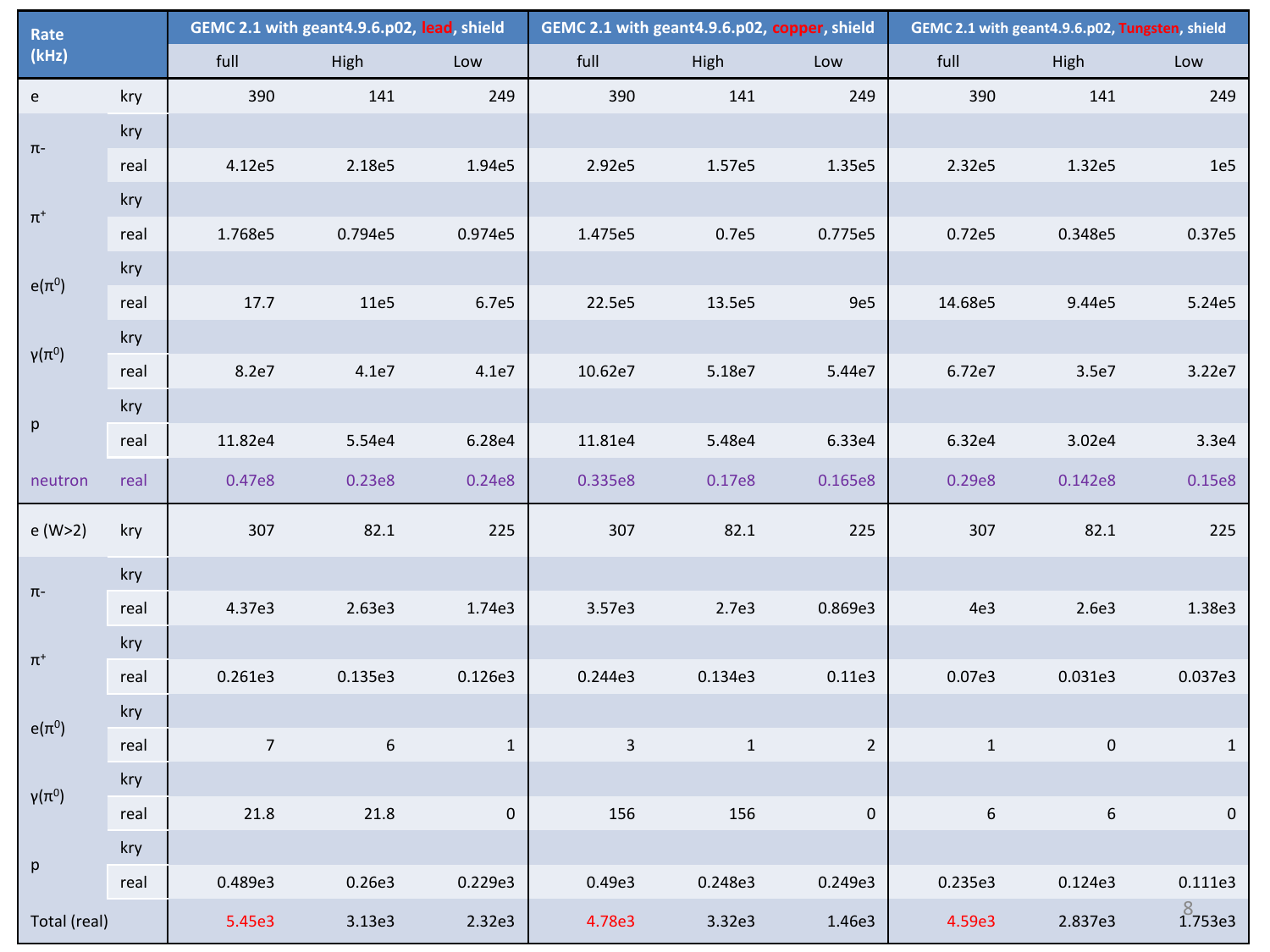| Rate            |      |         | GEMC 2.1 with geant4.9.6.p02, Al, shield |         |                  | GEMC 2.1 with geant4.9.6.p02, Steel, shield |         |             | GEMC 2.1 with geant4.9.6.p02, Wpowder, shield |             |  |
|-----------------|------|---------|------------------------------------------|---------|------------------|---------------------------------------------|---------|-------------|-----------------------------------------------|-------------|--|
| (kHz)           |      | full    | High                                     | Low     | full             | High                                        | Low     | full        | High                                          | Low         |  |
| $\mathsf{e}\,$  | kry  | 390     | 141                                      | 249     | 390              | 141                                         | 249     | 390         | 141                                           | 249         |  |
| $\pi$ -         | kry  |         |                                          |         |                  |                                             |         |             |                                               |             |  |
|                 | real | 20e5    | 9.62e5                                   | 10.4e5  | 3.64e5           | 1.94e5                                      | 1.68e5  | 3.83e5      | 2.11e5                                        | 1.72e5      |  |
| $\pi^*$         | kry  |         |                                          |         |                  |                                             |         |             |                                               |             |  |
|                 | real | 20.45e5 | 9.55e5                                   | 10.9e5  | 1.88e5           | 0.9e5                                       | 0.98e5  | 1.61e5      | 0.76e5                                        | 0.86e5      |  |
| $e(\pi^0)$      | kry  |         |                                          |         |                  |                                             |         |             |                                               |             |  |
|                 | real | 87.1e5  | 48.1e5                                   | 39e5    | 24e5             | 14.2e5                                      | 9.7e5   | 17.73e5     | 11e5                                          | 6.73e5      |  |
| $\gamma(\pi^0)$ | kry  |         |                                          |         |                  |                                             |         |             |                                               |             |  |
|                 | real | 26.7e7  | 14.3e7                                   | 12.4e7  | 11.1e7           | 5.35e7                                      | 5.72e7  | 8.5e7       | 4.2e7                                         | 4.3e7       |  |
| р               | kry  |         |                                          |         |                  |                                             |         |             |                                               |             |  |
|                 | real | 60.7e4  | 28.2e4                                   | 32.5e4  | 13.25e4          | 6.1e4                                       | 7.15e4  | 11.5e4      | 5.4e4                                         | 6.1e4       |  |
| neutron         | real | 0.479e8 | 0.247e8                                  | 0.232e8 | 0.316e8          | 0.156e8                                     | 0.16e8  | 0.4e8       | 0.2e8                                         | 0.2e8       |  |
| e (W>2)         | kry  | 307     | 82.1                                     | 225     | 307              | 82.1                                        | 225     | 307         | 82.1                                          | 225         |  |
|                 | kry  |         |                                          |         |                  |                                             |         |             |                                               |             |  |
| $\pi$ -         | real | 7.33e3  | 4.63e3                                   | 2.7e3   | 4.47e3           | 2.96e3                                      | 1.51e3  | 4.21e3      | 2.77e3                                        | 1.44e3      |  |
| $\pi^*$         | kry  |         |                                          |         |                  |                                             |         |             |                                               |             |  |
|                 | real | 2.94e3  | 1.41e3                                   | 1.53e3  | 0.332e3          | 0.1e3                                       | 0.232e3 | 0.283e3     | 0.174e3                                       | 0.109e3     |  |
| $e(\pi^0)$      | kry  |         |                                          |         |                  |                                             |         |             |                                               |             |  |
|                 | real | 65.2    | 50.5                                     | 14.7    | $\boldsymbol{6}$ | $\overline{2}$                              | 4       | $\mathsf 3$ | $\mathbf{1}$                                  | $2^{\circ}$ |  |
| $\gamma(\pi^0)$ | kry  |         |                                          |         |                  |                                             |         |             |                                               |             |  |
|                 | real | 828     | 507                                      | 321     | $2.2$            | $2.2$                                       | 0       | $\pmb{0}$   | $\boldsymbol{0}$                              | 0           |  |
| р               | kry  |         |                                          |         |                  |                                             |         |             |                                               |             |  |
|                 | real | 2.97e3  | 1.47e3                                   | 1.5e3   | 0.572e3          | 0.287e3                                     | 0.285e3 | 0.452       | 0.243                                         | 0.209       |  |
| Total (real)    |      | 14.44e3 | 8.15e3                                   | 6.29e3  | 5.68e3           | 3.43e3                                      | 2.25e3  | 5.25e3      | 3.27e3                                        | 9<br>1.98e3 |  |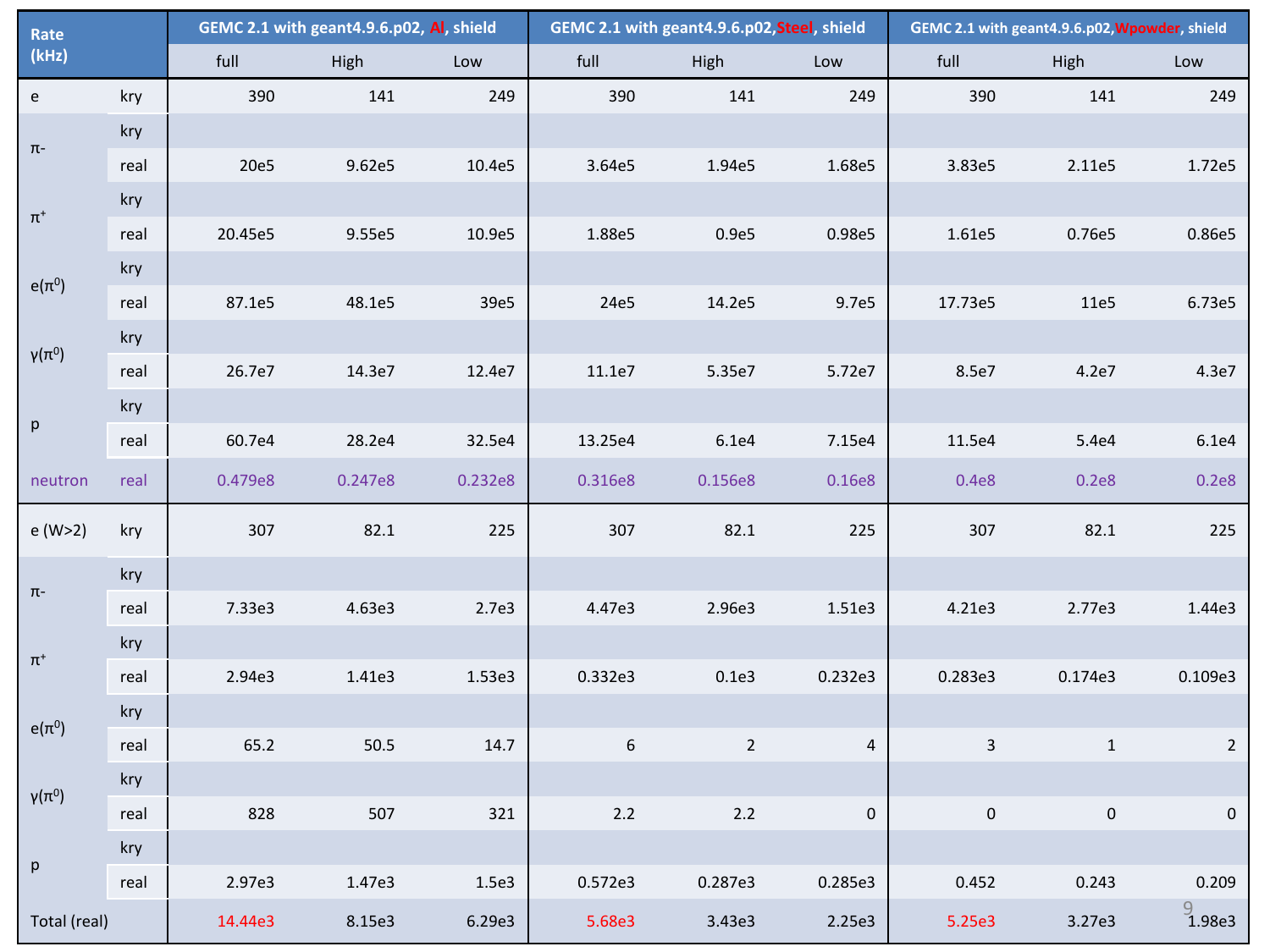| Rate                              |      |         | GEMC 2.1 with geant4.9.6.p02, nobaffle |         |      |      |     |
|-----------------------------------|------|---------|----------------------------------------|---------|------|------|-----|
| (kHz)                             |      | full    | High                                   | Low     | full | High | Low |
| $\mathsf{e}% _{t}\left( t\right)$ | kry  | 8000    | 3960                                   | 4040    |      |      |     |
| $\pi$ -                           | kry  |         |                                        |         |      |      |     |
|                                   | real | 2.51e7  | 1.15e7                                 | 1.36e7  |      |      |     |
| $\pi^*$                           | kry  |         |                                        |         |      |      |     |
|                                   | real | 2.54e7  | 1.18e7                                 | 1.36e7  |      |      |     |
| $e(\pi^0)$                        | kry  |         |                                        |         |      |      |     |
|                                   | real | 11.16e6 | 7.52e6                                 | 3.64e6  |      |      |     |
| $\gamma(\pi^0)$                   | kry  |         |                                        |         |      |      |     |
|                                   | real | 24.84e7 | 16.8e7                                 | 8.04e7  |      |      |     |
| p                                 | kry  |         |                                        |         |      |      |     |
|                                   | real | 2.17e6  | 1.03e6                                 | 1.14e6  |      |      |     |
| neutron                           | real | 1.265e8 | 0.643e8                                | 0.622e8 |      |      |     |
| e (W>2)                           | kry  | 1239    | 620                                    | 619     |      |      |     |
|                                   | kry  |         |                                        |         |      |      |     |
| $\pi\text{-}$                     | real | 2.95e4  | 1.54e4                                 | 1.41e4  |      |      |     |
| $\pi^*$                           | kry  |         |                                        |         |      |      |     |
|                                   | real | 2.87e4  | 1.44e4                                 | 1.43e4  |      |      |     |
| $e(\pi^0)$                        | kry  |         |                                        |         |      |      |     |
|                                   | real | 606     | 481                                    | 125     |      |      |     |
| $\gamma(\pi^0)$                   | kry  |         |                                        |         |      |      |     |
|                                   | real | 3.48e4  | 1.56e4                                 | 1.92e4  |      |      |     |
| p                                 | kry  |         |                                        |         |      |      |     |
|                                   | real | 12.62e3 | 6.4e3                                  | 6.22e3  |      |      |     |
| Total (real)                      |      | 101.7e3 | 47.14e3                                | 54.56e3 |      |      |     |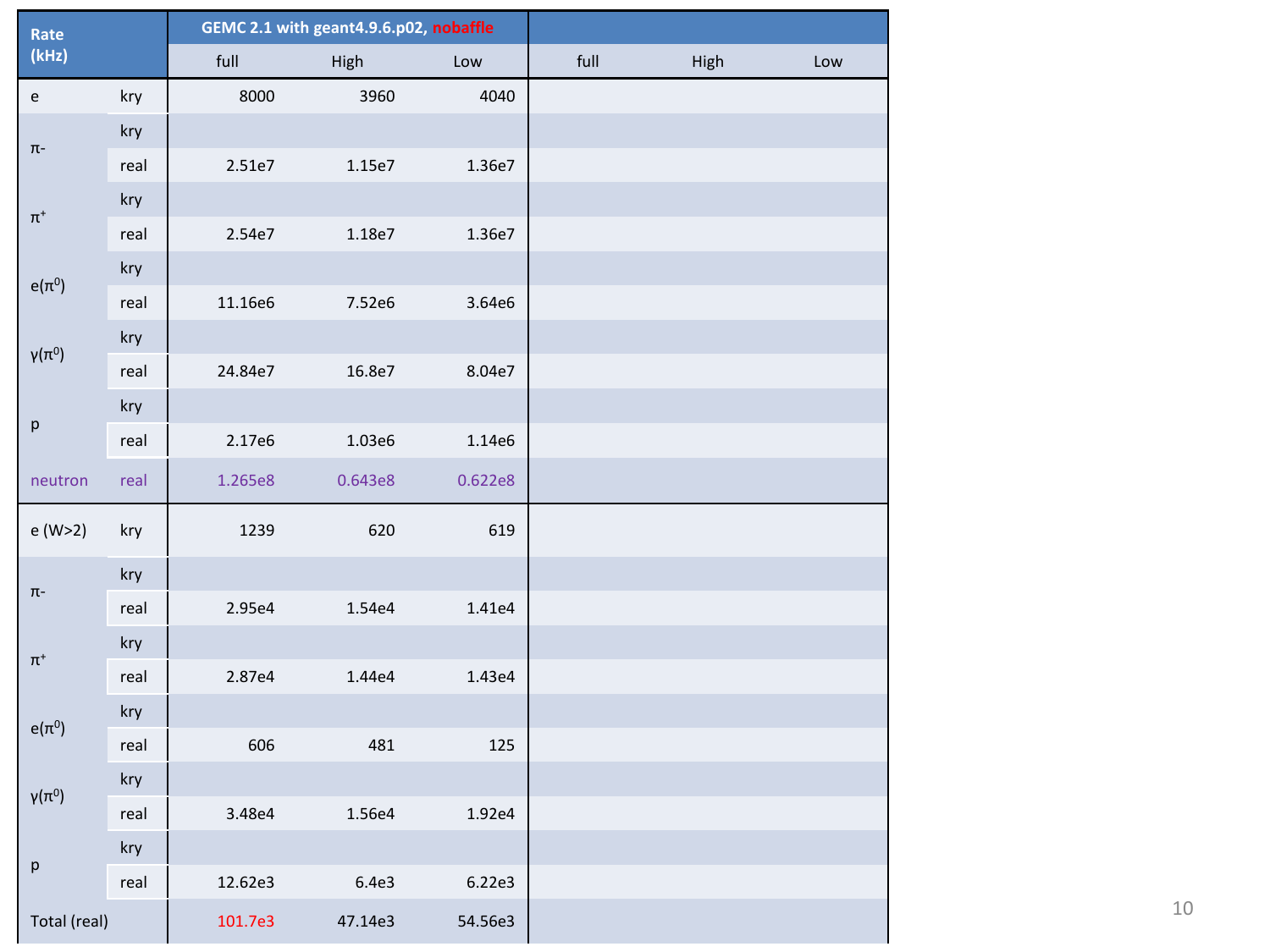## How to read the rate table

- All rate are in kHz
- All rate on whole EC plane, divide by 30 to get sector rate
- Top section is without trig cut, bottom section is with trig cut
- Rate has distribution over phi angle every 12 degree, we take 0-6 degree as high rate area and 6-12 degree as low rate area. The full rate area includes both